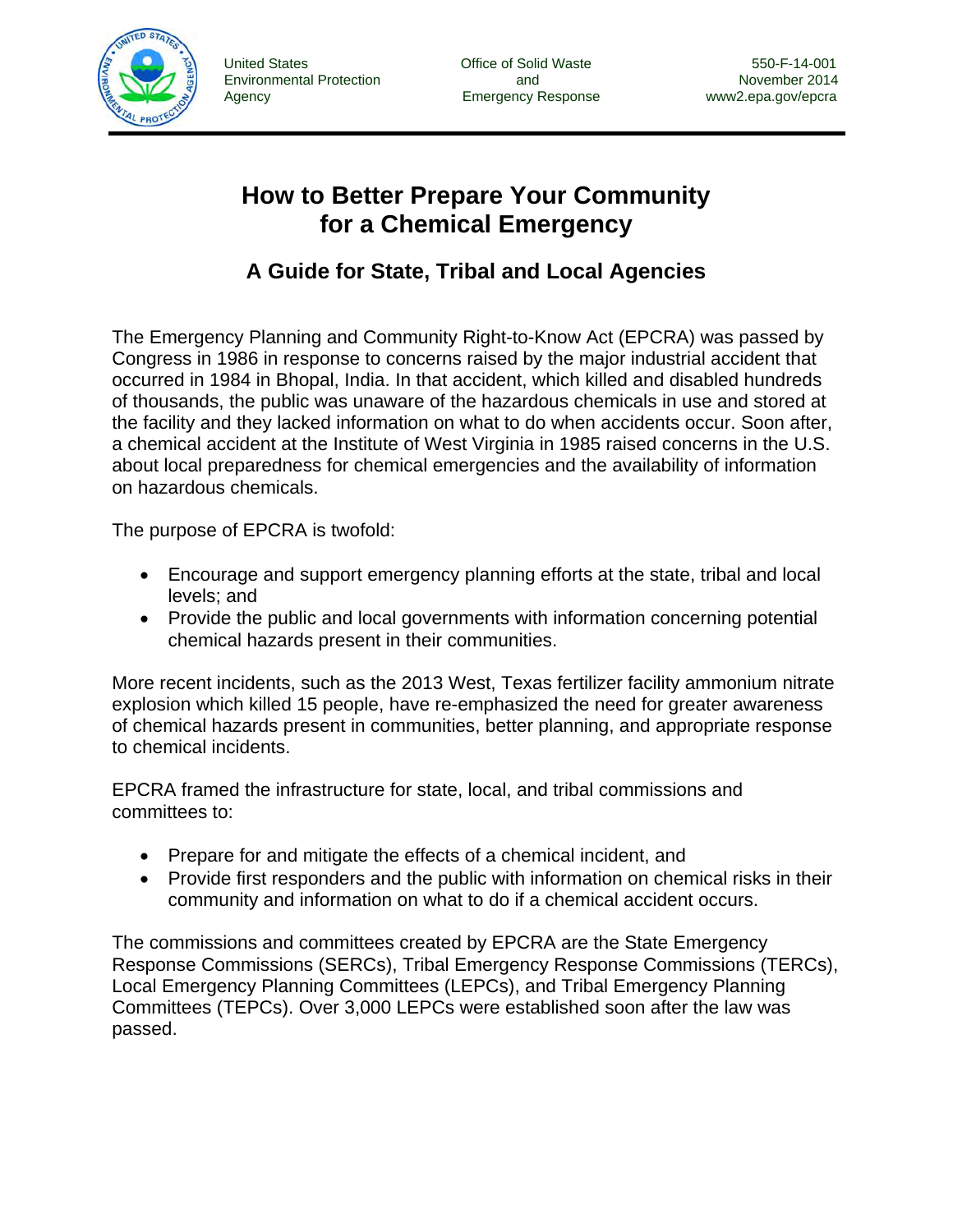| What are                                                                                                                                                                                                                 |                                                                                                                                                                   |                                                                                                                                                                                                                                                          |                                                                                     |
|--------------------------------------------------------------------------------------------------------------------------------------------------------------------------------------------------------------------------|-------------------------------------------------------------------------------------------------------------------------------------------------------------------|----------------------------------------------------------------------------------------------------------------------------------------------------------------------------------------------------------------------------------------------------------|-------------------------------------------------------------------------------------|
| <b>SERCs</b>                                                                                                                                                                                                             | <b>TERCs</b>                                                                                                                                                      | <b>LEPCs</b>                                                                                                                                                                                                                                             | <b>TEPCs</b>                                                                        |
| <b>State Emergency</b><br><b>Response Commissions</b>                                                                                                                                                                    | <b>Tribal Emergency</b><br><b>Response Commissions</b>                                                                                                            | <b>Local Emergency</b><br><b>Planning Committees</b>                                                                                                                                                                                                     | <b>Tribal Emergency</b><br><b>Planning Committees</b>                               |
| SERCs are appointed by the<br>Governor of each state to<br>establish LEPCs; review<br>local emergency plans;<br>supervise LEPC activities;<br>and establish procedures for<br>processing public<br>information requests. | TERCs are established by<br>the Chief Executive Officer<br>of the Tribe. TERCs have<br>the same responsibilities as<br>SERCs under EPCRA in the<br>tribal region. | LEPCs are required to<br>prepare chemical<br>emergency response plans<br>and review the plans at least<br>annually. LEPCs serves as<br>a focal point in the<br>community for information<br>and discussions about<br>chemical risks in the<br>community. | TEPCs have the same<br>responsibilities as<br><b>LEPCs in the tribal</b><br>region. |

# **Overview of EPCRA Requirements**

SERCs, TERCs, LEPCs and TEPCs are responsible for collecting chemical information, use the information to identify the chemical risks in the community, develop a local emergency plan, and provide information to the community about what to do if a chemical accident occurs.

To accomplish this, the law requires facilities to provide certain information on the chemicals that are handled or stored at their sites. The following are a few basic requirements under EPCRA.

#### **Emergency Planning**

Section 302, the emergency planning provisions of EPCRA requires facilities to provide notification of the presence of extremely hazardous substances (EHSs) on their sites. Facilities must provide a representative who will serve as the facility emergency coordinator to the LEPC or TEPC and participate in local emergency planning activities. The LEPCs and TEPCs use this information to develop or modify local emergency response plans as required under Section 303.

#### **Emergency Release Notification**

Facilities are required to provide immediate notification to the SERCs, TERCs, LEPCs and TEPCs of any releases of EHSs and hazardous substances listed under the Comprehensive Environmental Response, Compensation, and Liability Act (CERCLA). Soon after a release, facilities are required to provide a written follow-up with additional information regarding the release. The immediate notification and follow-up reports will include information such as the name and quantity of the chemical released, the media to which the chemical was released, known or anticipated acute or chronic health risks, proper precautions to take (such as evacuation or shelter-in-place), actions taken to respond to and contain the release, and advice regarding medical attention necessary for exposed individuals.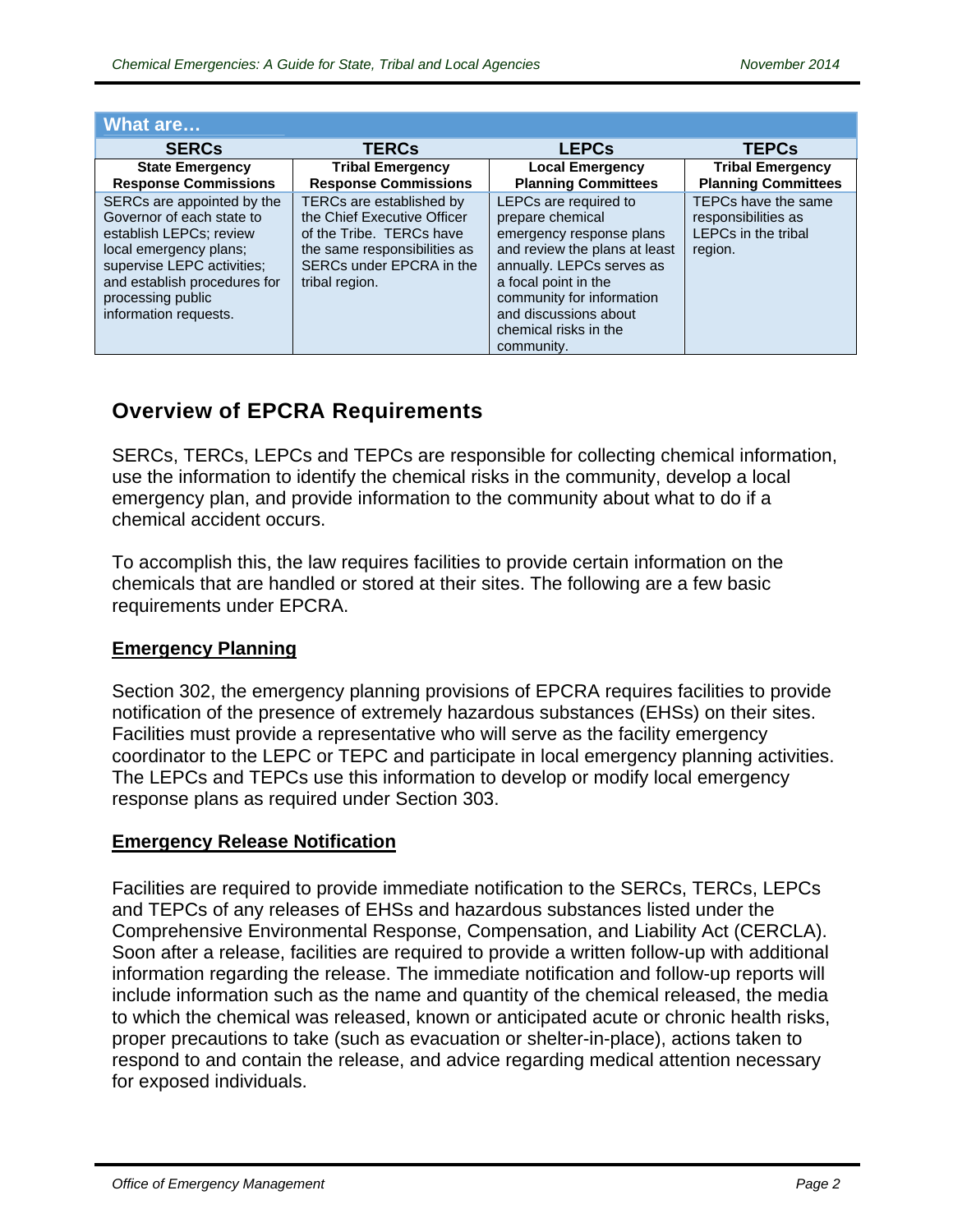LEPCs and TEPCs can use this information to improve their local emergency plan to better prepare for a chemical incident. An actual incident can be used to evaluate and measure the effectiveness of the emergency plan, such as how well the response was undertaken and how the emergency situation was communicated to responders and the community.

#### **Hazardous Chemical Inventory Reporting**

Sections 311 and 312 of EPCRA contain provisions for hazardous chemical inventory reporting, also known as community right-to-know reporting. Facilities that handle hazardous chemicals, defined under the Occupational Safety and Health Act and its implementing regulations, above set threshold amounts are required to provide information on the chemicals, their quantities, locations, and potential hazards.

Section 311 requires facilities to submit a Material Safety Data Sheet, MSDS (or Safety Data Sheet, SDS) for each hazardous chemical, or a list of hazardous chemicals, present at or above the reporting thresholds specified in the implementing regulations. Section 312 requires that facilities to submit an inventory of hazardous chemicals (Tier II form) annually by March 1. The MSDSs or list of chemicals and Tier II form are submitted to the SERC (or TERC), LEPC (or TEPC), and the local fire department.

### **SERCs and TERCs: Roles and Responsibilities**

SERCs and TERCs are required to establish emergency planning districts, appoint LEPCs and TEPCs, and supervise and coordinate all activities of the LEPCs and TEPCs in their state or tribal region.

SERCs and TERCs should ensure that each planning district has an emergency plan and that emergency exercises are conducted at least once a year. SERCs and TERCs must review the plan and make recommendations to improve the plan, as well as ensure that each LEPC or TEPC plan is coordinated with the plans of neighboring emergency planning districts. SERCs and TERCs should assist LEPCs and TEPCs with community meetings to discuss emergency plans and understand the chemical risks.

### **LEPCs and TEPCs: Roles and Responsibilities**

LEPCs and TEPCs play a key role in meeting the goals of EPCRA. They are required to develop and implement an emergency plan for their community, as well as to ensure that the people in the community are aware of the chemical risks and know what to do if a chemical accident occurs. It is important that the members of the LEPC or TEPC represent all stakeholders in their community. EPCRA states that LEPC or TEPC membership shall include, at a minimum, representatives from these entities: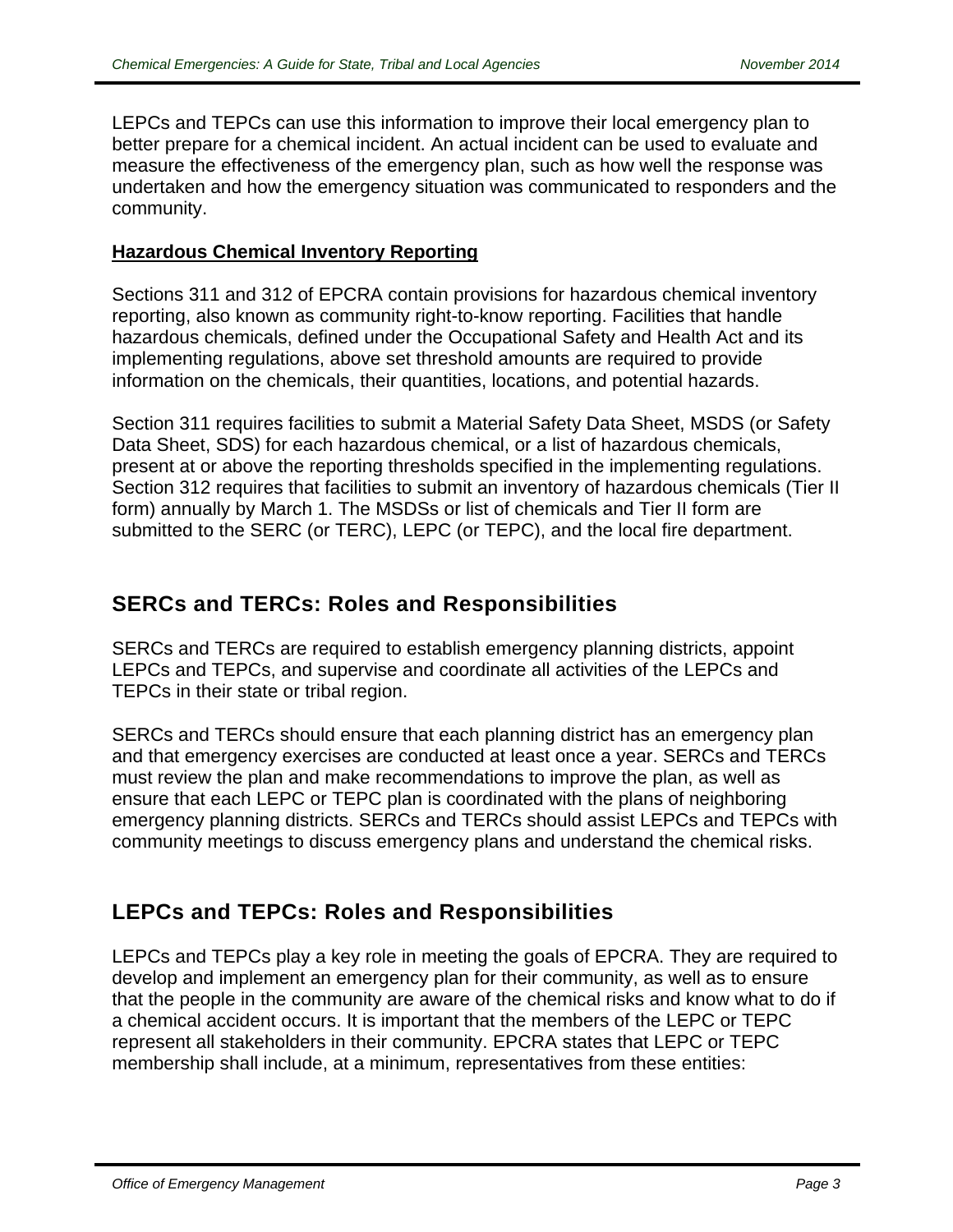- Elected state and local officials
- Law enforcement
- Civil defense
- Fire fighters
- First aid
- Health
- Hospital
- Local environmental
- Transportation
- Broadcast and print media
- Community groups
- Facility owners and/or operators

Representatives from each of these organizations play an important role in developing the local emergency plan and protecting the public during chemical emergencies.

For many communities, a successful LEPC or TEPC acts as a forum to support the overall emergency management program within the community. Stakeholders bring their specific expertise and talents into the planning process to ensure all elements of the plan are appropriately addressed. For example, facility owners and operators who know and understand the chemical risks at their facility can assist the LEPC or the TEPC in identifying actions to take in order to prepare for and respond to a chemical accident.

LEPCs and TEPCs must appoint a chairperson and establish rules by which the committee shall function. Such rules shall include:

- Public notification of committee activities; and
- Public meetings to discuss the emergency plan, public comments, response to such comments by the committee, and distribution of the emergency plan.

The emergency plan should include:

- Facilities and transportation routes of EHSs
- Emergency response procedures, both on and off-site
- Designation of a community coordinator and facility coordinator(s) to implement the plan
- Emergency notification procedures
- Methods for determining the occurrence of a chemical release
- Determination of the probable area and population affected by potential releases
- Identification of local emergency equipment, facilities, and the persons responsible for them
- Evacuation plans
- Training program for emergency responders (including schedules)
- Methods and schedules for exercising emergency response plans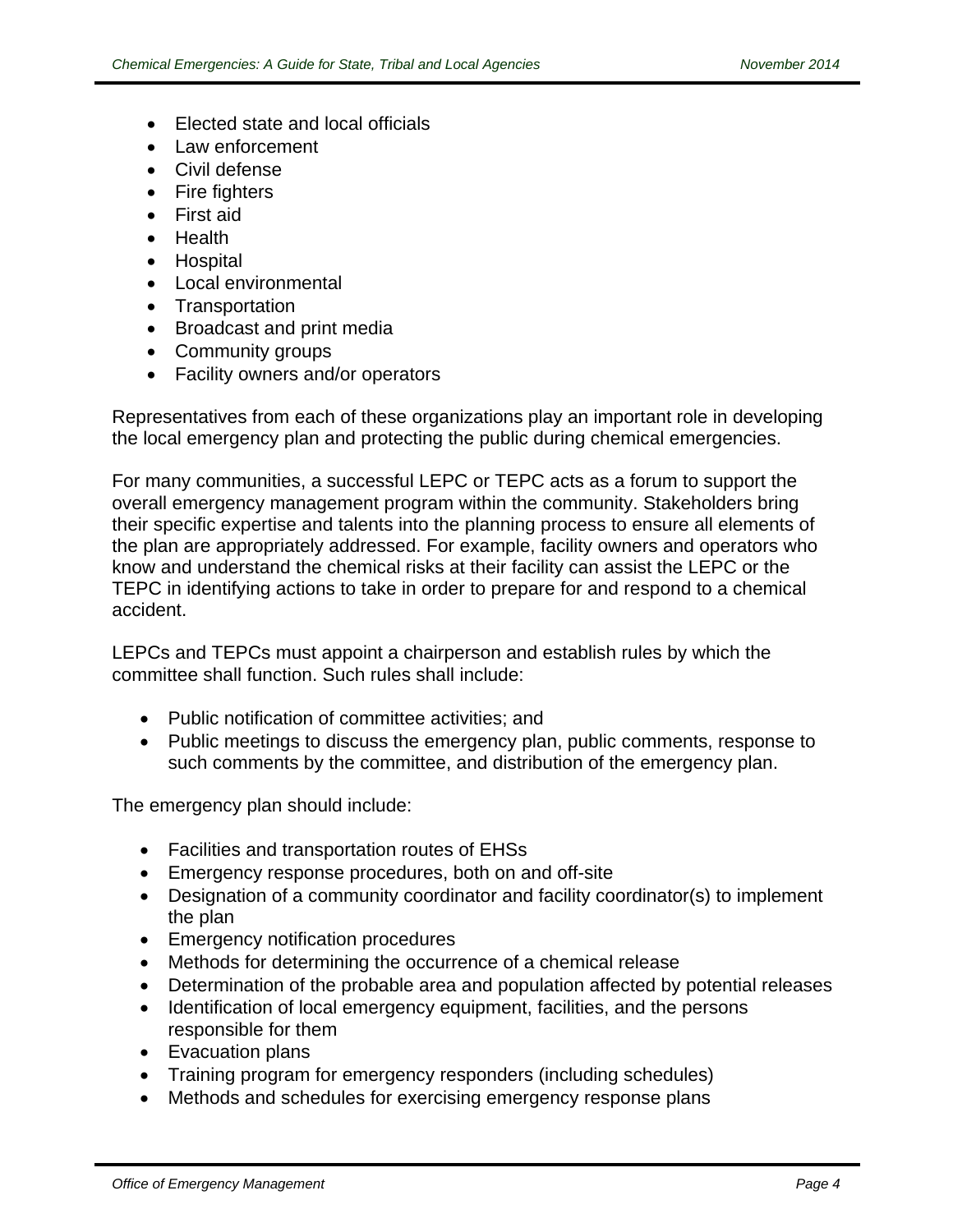An incident in one community may affect other communities. LEPCs and TEPCs should consult with other LEPCs and TEPCs near their emergency planning districts to coordinate planning efforts and potential mutual response support during an incident.

LEPCs and TEPCs are required to review the emergency plan at least once a year or more frequently as changes occur in the community. To accomplish this, LEPCs and TEPCs should meet regularly to review and exercise the plan and update it as necessary. Conducting emergency plan exercises are important to ensure that the plan includes all necessary elements and any gaps or areas that need improvement are identified. Emergency plan exercises would benefit emergency responders to be better prepared for an incident.

## **Developing an Emergency Response Plan**

With the information obtained from facilities under Section 302, LEPCs and TEPCs are required to develop the local emergency response plan for their community. EPCRA authorizes LEPCs and TEPCs to obtain any information from these facilities necessary to develop or update the emergency response plan.

#### **Designation of Additional Facilities Subject to Emergency Planning**

While the emergency planning provisions in EPCRA are limited to EHSs and the facilities that handle them, other chemicals and facilities may also pose danger to the community in an emergency. Section 302 authorizes SERCs and TERCs to designate additional facilities subject to emergency planning notification. EPA encourages SERCs and TERCs to use this authority so these additional facilities and the chemicals they handle would also be subject to emergency planning which would require these facilities to provide emergency planning notification. LEPCs and TEPCs would be able to include these facilities also in their emergency plan.

#### **Emergency Planning for Hazardous Chemicals**

The chemical information provided by facilities under Sections 311 and 312 offers a wealth of additional information which can be useful to first responders, LEPCs and TEPCs in the local planning process. LEPCs and TEPCs should use information received under Sections 311, 312, and 302 to develop, implement, and update the emergency response plan. It is critically important that first responder organizations make full use of the chemical hazard information for appropriate training and to minimize the risks to fire-fighters, medics and hazmat teams when responding to an emergency.

The Tier II form under Section 312 was revised in 2012 to require specific information on facilities that handle hazardous chemicals. Beyond the requirements for specific information about the facility (e.g., the address of the location where hazardous chemicals are stored, latitude and longitude, maximum number of occupants, and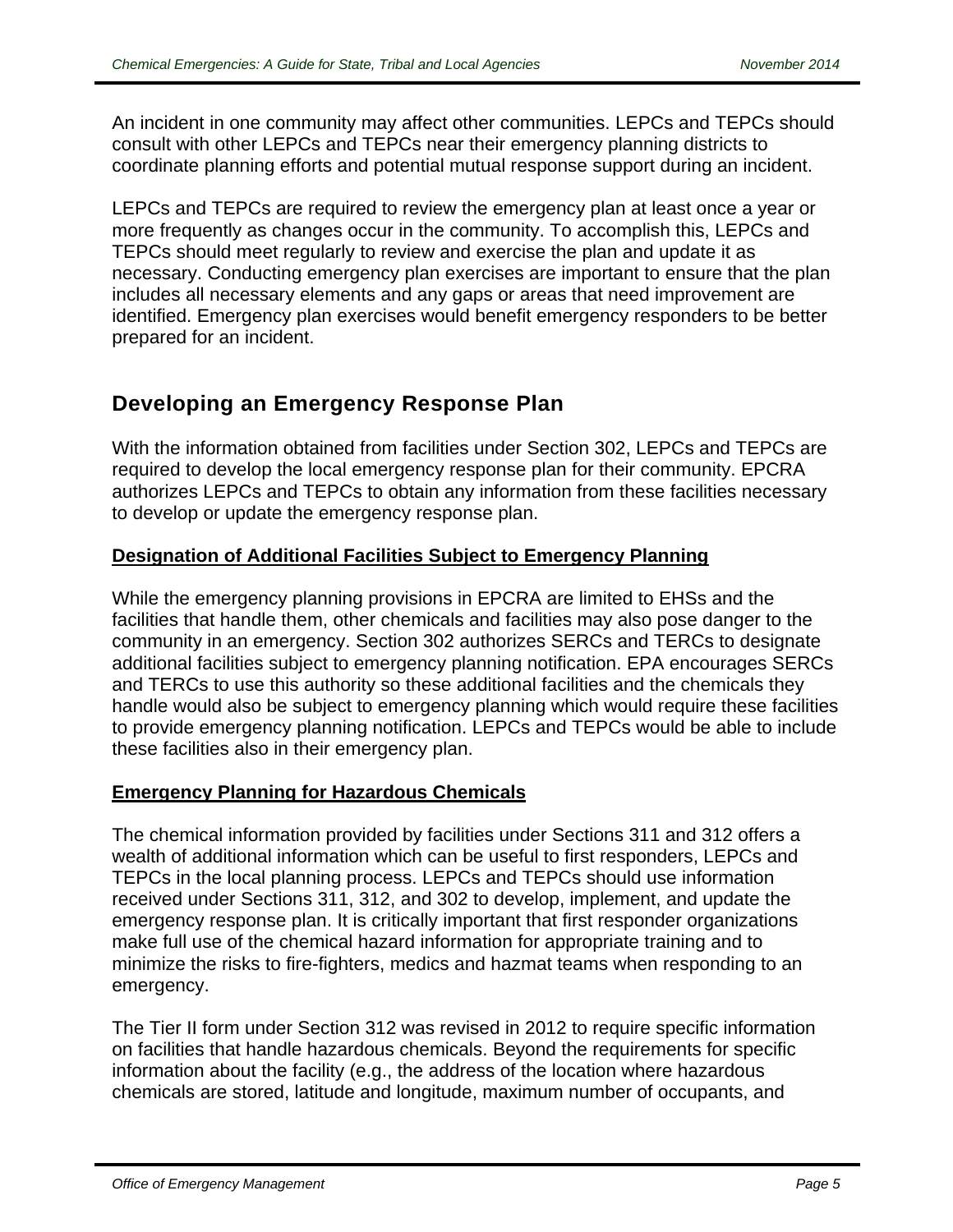whether the facility is manned or unmanned), the form now requires facilities to provide contact information for the facility emergency coordinator. This one-time notification required under Section 302 was originally provided by the facilities that existed when the law was passed in 1986. Requirements to update this information may have been overlooked by some facilities; they are now required to report this information annually on the Tier II form. In addition to the emergency contact information, facilities are required to provide contact information for the person responsible for the content of the Tier II form. The additional requirements on the Tier II form were published in the Federal Register notice on July 12, 2012 (77 FR 41314), effective January 1, 2014.

With regard to chemical information, the Tier II form requires facilities to report specific information on hazardous chemicals, such as the amounts, locations, and the potential hazards related to those chemicals. This information can supplement the information provided by facilities under Section 302 for local emergency planning. It can assist LEPCs and TEPCs in updating their emergency plan. Additionally, facilities should have an emergency plan in place for potential chemical accidents at their facility. One important issue to address in the local emergency plan is to ensure that either the facility itself or public emergency responders have the capabilities to respond to a chemical release at a facility.

LEPCs and TEPCs should use all information received under EPCRA and other sources from chemical facilities to assist them in developing an emergency plan which addresses chemical risks to the community.

#### **Emergency Planning for Substances in Transportation**

Although EPCRA provides an exemption for facilities from reporting substances in transportation for emergency planning purposes, chemicals in transportation or facilities that are involved in chemical transportation operations should also be included in the local emergency plan. Section 303 requires LEPCs and TEPCs to identify transportation routes of EHSs as part of the planning process. LEPCs and TEPCs should consider including substances other than EHSs in transportation since many transportationrelated incidents involved other substances which have adversely affected the community and require response actions to be taken by local responders.

Some recent incidents involving crude oil transported by rail have significantly impacted communities. These incidents compelled the federal government to implement more protective regulations. The US Department of Transportation issued an Emergency Order (USDOT Emergency Order on Transport of Bakken Crude Oil) requiring railroads that operate trains moving large quantities to notify the SERCs and TERCs about the operation of these trains through their states. As of June 2014, SERCs began to receive such notifications under this EO. SERCs and TERCs should be sharing the information with local emergency planners and responders so that LEPCs and TEPCs can include these operations in the local emergency plan.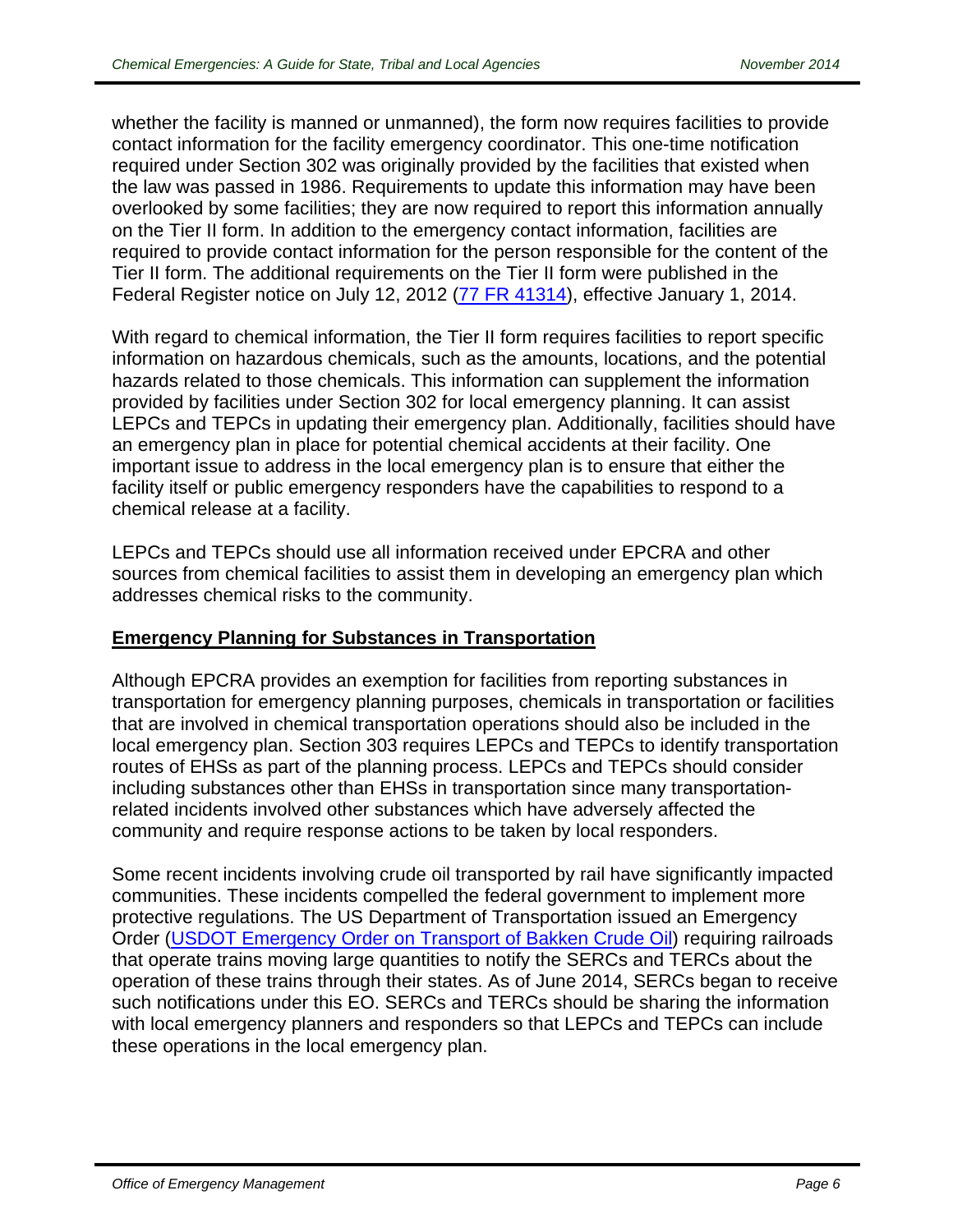LEPCs and TEPCs should use their authority provided in Section 303 to request information from facilities for substances that may be in transportation through their community. This will allow emergency responders to be prepared for any chemicalrelated transportation incident.

### **Tools for Planning and Response**

Facilities subject to EPCRA requirements submit their reports to the SERCs, TERCs, LEPCs, TEPCs and their local fire department. Reports include the amount, locations and potential hazards of chemicals present on site. To assist state, tribal and local agencies in collecting, managing, and using this information, EPA and the National Oceanic and Atmospheric Administration (NOAA) created the Computer-Aided Management of Emergency Operations (CAMEO). CAMEO is a system of software applications used to plan for and respond to chemical emergencies. CAMEO assists chemical emergency planners and responders to access, store, and evaluate information critical for developing emergency plans. There are four integrated programs within CAMEO:

- Facility and chemical data management
- Chemical properties and hazards
- Air dispersion modeling
- Mapping application.

To learn more about CAMEO, visit EPA's website: http://www2.epa.gov/cameo.

## **Fire Departments Role in Emergency Planning**

Representatives of the fire service play a key role in implementing EPCRA. Since fire departments are often the first to respond to an emergency, they should be active in the emergency planning process for their community. EPCRA Sections 311 and 312 require facilities to submit MSDSs (or SDSs) or a list of hazardous chemicals along with the Tier II form to their local fire department and to the SERC (or TERC) and LEPC (or TEPC). Having access to this information enables fire departments that respond to chemical emergencies to know which chemicals, as well as their quantities and locations they can expect to find at the scene. Fire departments should inspect facilities that handle hazardous chemicals using the authority provided under Section 312. As part of an onsite inspection, facilities are required to provide location information of all hazardous chemicals present at the facility. Fire departments are encouraged to use this authority to understand the chemical risks at each facility in order to appropriately respond to those risks. As noted above, it is critically important that first responder organizations make full use of the chemical hazard information for appropriate training and to minimize the risks to fire-fighters, medics and hazmat teams when responding to an emergency.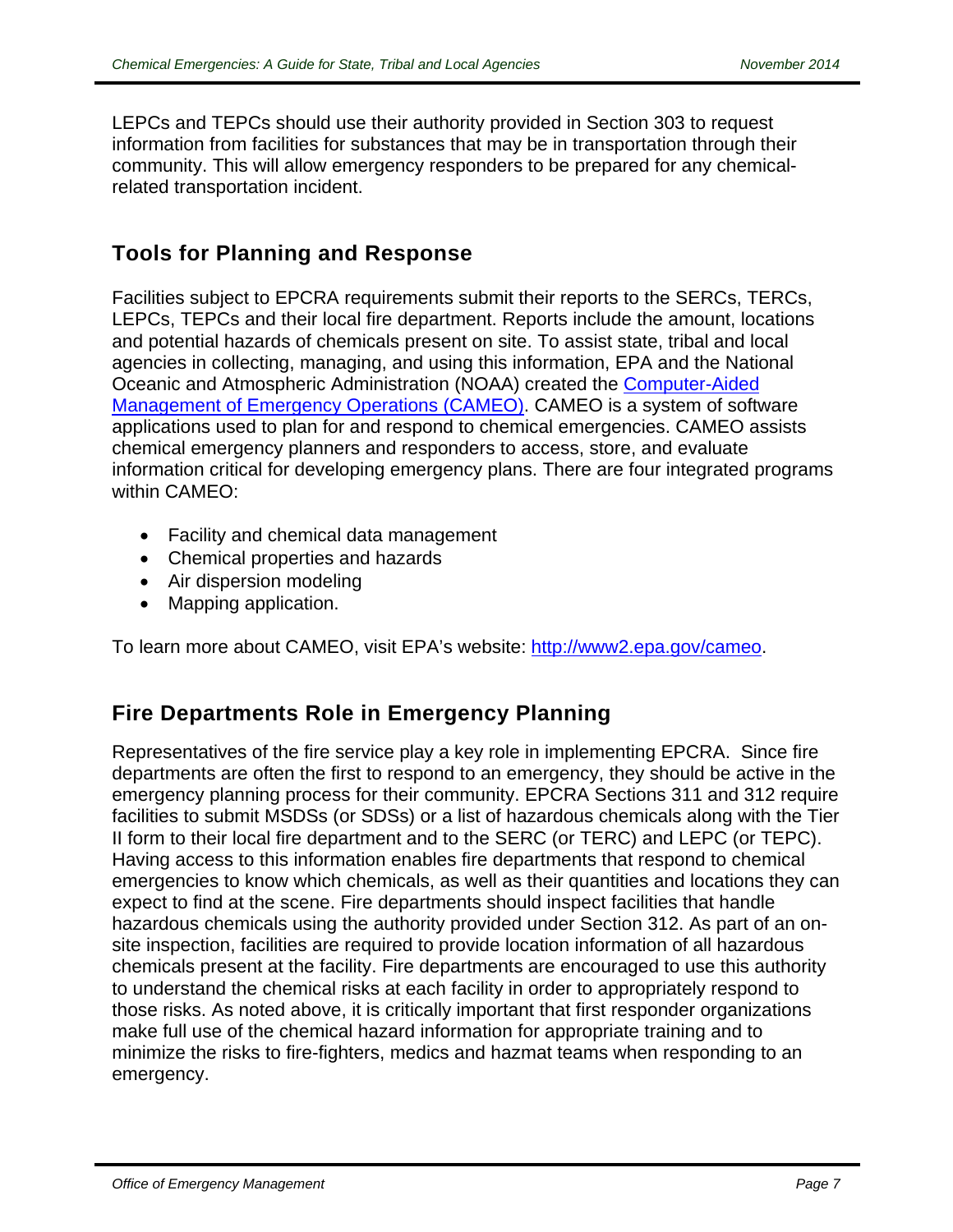It is also important to keep an open dialogue with facility personnel to ensure facility participation in the development and implementation of the local emergency plan. Facilities subject to emergency planning under Section 302 are required to provide the name of a facility representative to participate in the planning process. Facilities subject to Section 312 Tier II reporting are required to appoint an emergency contact who can be reached in the event of an incident to assist the fire fighters. These facility representatives can help the fire department in planning and fostering communication before and during response to an incident. Facilities in your community may offer training, technical assistance and resources for responding to chemical emergencies.

# **Engaging the Community**

LEPCs and TEPCs serve as a community focal point for information and discussion about hazardous substances, emergency planning, and health and environmental risks. Engaging and educating the community is an important part of meeting the goals of EPCRA. Section 301 contains provisions for LEPCs and TEPCs to notify the public of its activities and hold public meetings to discuss the emergency plan with the community, educate the public about chemical risks, and share information on what is to be done during an emergency (i.e., evaluation or shelter-in-place). LEPCs and TEPCs are responsible for ensuring that procedures are in place for notifying the public when a chemical accident occurs (via reverse 911 or other system) and ensuring that the public understands what to do when they receive that information. To facilitate this, LEPCs and TEPCs should encourage the public and community groups to become LEPC or TEPC members, participate in the planning process, and promote participation in emergency exercises.

## **Public Access to Information under EPCRA**

SERCs, TERCs, LEPCs and TEPCs receive reports and notifications under EPCRA from facilities covered under the requirements. EPCRA requires that this information be made available to the public. SERCs, TERCs, LEPCs and TEPCs are required to establish procedures for processing and receiving requests from the public as well as providing that information to community members. Procedures may include setting-up a reading room, establishing hours of operation, determining whether copies of the reports can be made, determining whether service fees will be charged, etc.

## **Facility Compliance and Enforcement**

There may be facilities in the community that are not aware of EPCRA and its reporting obligations. SERCs, TERCs, LEPCs and TEPCs should reach out to facilities in their community. Outreach could include compliance workshops and electronic media. Many SERCs and LEPCs have published EPCRA outreach materials to educate facilities and the public. EPA encourages collaboration with and outreach to facilities to illustrate the